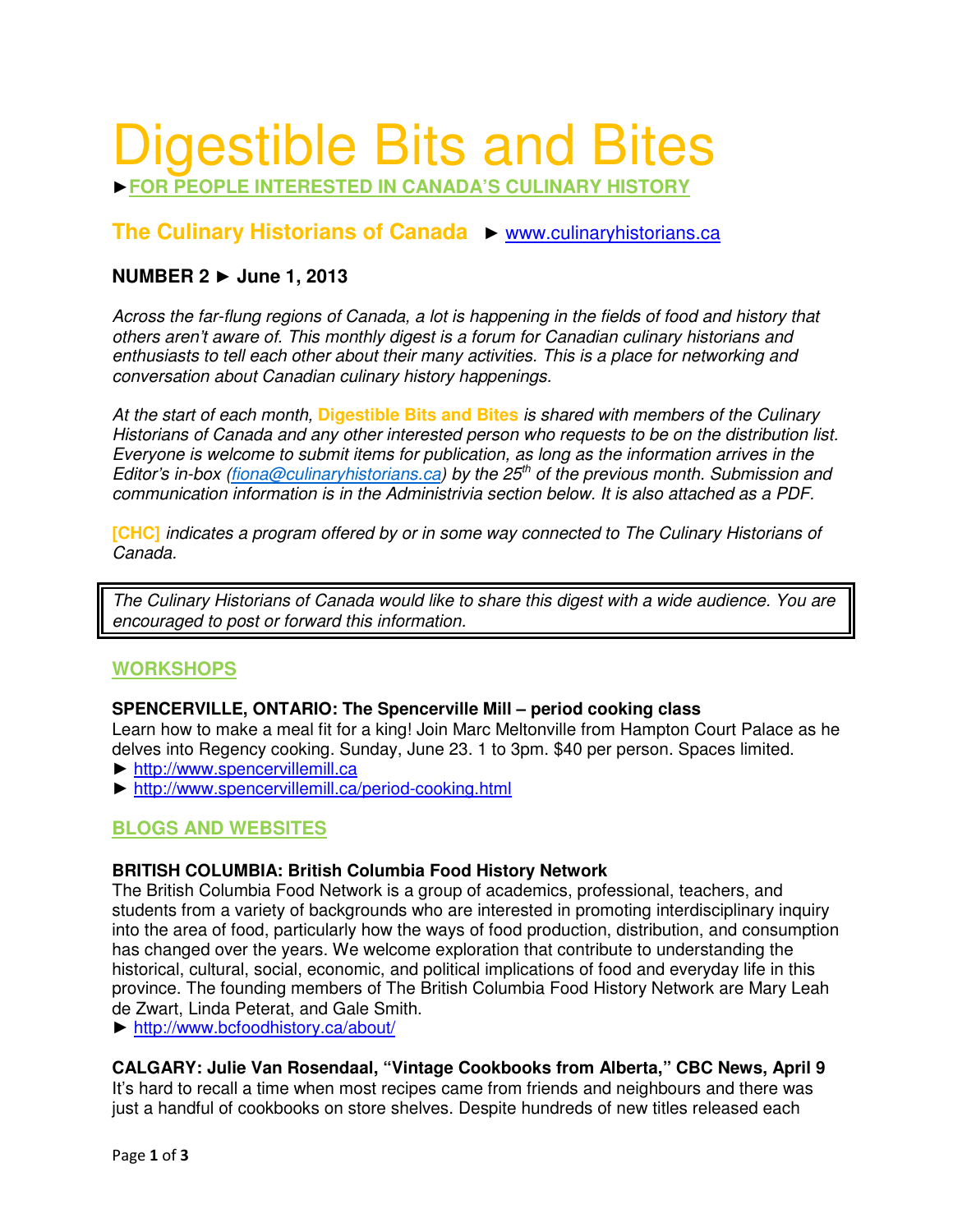year, it's still worthwhile to seek out old cookbooks, which are full of interesting recipes from generations past.

► http://www.cbc.ca/player/Radio/Local+Shows/Alberta/Calgary+Eyeopener/ID/2374551314/ ► http://www.cbc.ca/news/canada/calgary/story/2013/04/10/calgary-rosendaal-cookbookfinds.html

## **CALGARY: Free Little Cookbook Library at the Calgary Farmers' Market**

The Calgary Farmer's Market recently partnered with Julie Van Rosendaal to launch a free cookbook swap library at the market.

► http://www.calgaryfarmersmarket.ca/community/news

## **OTTAWA: "Food in Canada"**

Statistics Canada has a good survey called Food in Canada. Food is much more than a commodity to be bought and sold. We can't live without it and it plays a significant role in our culture and daily lives.

► http://www.statcan.gc.ca/pub/16-201-x/2009000/part-partie1-eng.htm

# **EXHIBITS**

### **EDMONTON: "Chop Suey on the Prairies"**

Royal Alberta Museum, April 20, 2013 to April 27, 2014. There are more Chinese restaurants in North America than many of the popular fast food joints combined. Chinese restaurants range in size and grandeur from upscale banquet halls serving over 500 people, to small, hole-in-the-wall cafés run by families with the parents cooking and serving, and children doing homework in the corner. Travel to any town in Alberta, large or small, and chances are you will find a Chinese restaurant. Find out what makes them special. Is it the food or the people? And what actually makes a Chinese restaurant, "Chinese"? The exhibition "Chop Suey on the Prairies" tries to answer these questions and unveils some surprising truths about the history of Chinese restaurants in Alberta.

► http://www.royalalbertamuseum.ca/visit/index.cfm

# **EDUCATIONAL RESOURCES**

#### **BONNECHERE PARK, KILLALOE, ONTARIO: "Feeding the Frontier – Food In Early Canada"**

Feeding the Frontier: Food in Early Canada, invites teachers and students to step back in time to life on the Canadian frontier. Using historic images, audio clips and text, this unique Learning Object Collection presents participants with a glimpse of how Canadian pioneers of the 1800s raised and grew crops, hunted and fished, preserved, cooked and served food from both wild and domestic sources. Content is based on Grade 9 and 10 Ontario curriculum, Social Studies and History.

► http://www.bonnecherepark.on.ca/html/programs/resources-food.htm

## **AWARDS AND CONTESTS**

### **INTERNATIONAL ASSOCIATION OF CULINARY PROFESSIONALS: Cookbook Awards – 2 Canadian winners**

Considered the gold standard among cookbook awards, IACP's Cookbook Awards have been presented for more than 25 years to promote quality and creativity in writing and publishing and